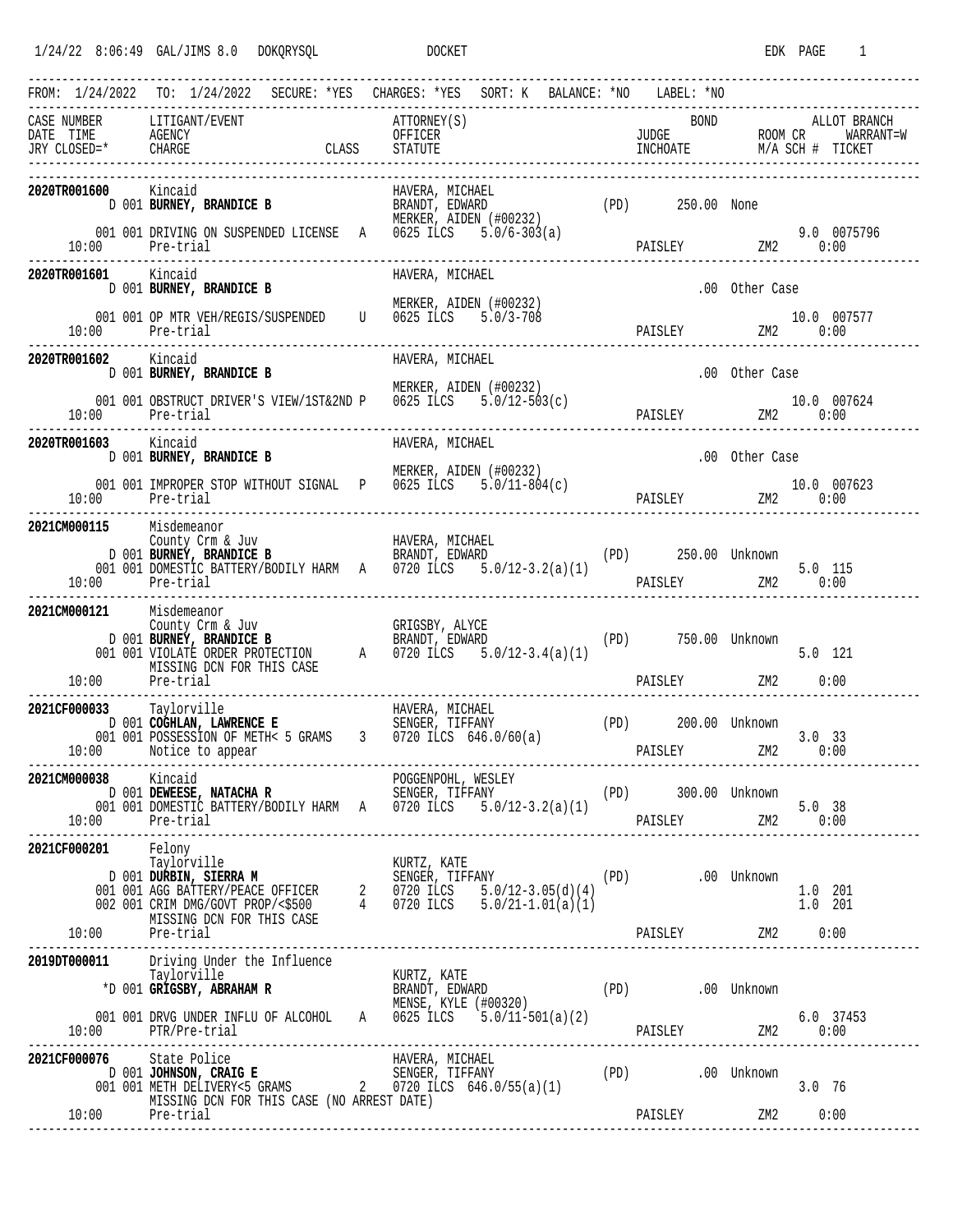|                                                                       | FROM: 1/24/2022 TO: 1/24/2022 SECURE: *YES CHARGES: *YES SORT: K BALANCE: *NO LABEL: *NO                                                                                                                                                                                                                                          |  |                                                                  |  |  |                  |                                      |        |            |
|-----------------------------------------------------------------------|-----------------------------------------------------------------------------------------------------------------------------------------------------------------------------------------------------------------------------------------------------------------------------------------------------------------------------------|--|------------------------------------------------------------------|--|--|------------------|--------------------------------------|--------|------------|
| CASE NUMBER LITIGANT/EVENT<br>DATE TIME AGENCY<br>JRY CLOSED=* CHARGE | ASE NUMBER LITIGANT/EVENT ATTORNEY(S) ATTORNEY(S) BOND ALLOT BRANCH<br>ATE TIME AGENCY OFFICER DEFICER TIME ROOM CR MARRANT=W<br>RY CLOSED=* CHARGE CLASS STATUTE INCHOATE INCHOATE M/A SCH # TICKET<br>-------------------------------                                                                                           |  |                                                                  |  |  |                  |                                      |        |            |
| 2021CF000121                                                          | Felony<br>Pana<br>D 001 LEE, HEATHER L                                                                                                                                                                                                                                                                                            |  | POGGENPOHL, WESLEY<br>SENGER, TIFFANY<br>LADAGE, ADAM $(100705)$ |  |  | (PD) 300.00 None |                                      |        |            |
|                                                                       | 001 001 DRIVING RVK/SUSP DUI/SSS 2ND 4 0625 ILCS 5.0/6-303(a)<br>MISSING DCN FOR THIS CASE                                                                                                                                                                                                                                        |  |                                                                  |  |  |                  | PAISLEY ZM2 0:00                     |        | 1.0 121    |
| 2021CF000213                                                          | Felony<br>Pana<br>D 001 LEE, HEATHER L<br>001 001 BURGLARY                                                                                                                                                                                                                                                                        |  | POGGENPOHL, WESLEY                                               |  |  |                  |                                      |        | $1.0$ 213  |
|                                                                       | MISSING DCN FOR THIS CASE<br>10:00 Appearance/counsel                                                                                                                                                                                                                                                                             |  |                                                                  |  |  |                  | PAISLEY ZM2                          |        | 0:00       |
| 2021TR000359                                                          | Pana<br>D 001 LEE, HEATHER L                                                                                                                                                                                                                                                                                                      |  | HAVERA, MICHAEL<br>LADAGE, ADAM (#00705)                         |  |  |                  | .00 Other Case                       |        |            |
| 10:00                                                                 | 001 001 OPERATE UNINSURED MTR VEHICLE P 0625 ILCS 5.0/3-707(a)<br>Appearance/counsel                                                                                                                                                                                                                                              |  |                                                                  |  |  |                  | 10.0 15616<br>PAISLEY 2M2 0:00       |        |            |
| 2018DT000050                                                          | Driving Under the Influence<br>County Traffic<br>J D 001 LEHN-ARMSTRONG, BRODERICK J FINKS, THOMAS<br>TELFORD, ANTHONY (#00118)                                                                                                                                                                                                   |  |                                                                  |  |  |                  | .00 License                          |        |            |
|                                                                       | 001 002 RECKLESS DRIVING $A$ 0625 ILCS 5.0/11-503(a)(1)<br>MISSING DCN FOR THIS CASE<br>$10:00$ Negotiated plea                                                                                                                                                                                                                   |  |                                                                  |  |  |                  | PAISLEY ZM2 0:00                     |        | 9.0 33320  |
| 2018TR002450 County Traffic                                           | 0 County Traffic<br>D 001 LEHN-ARMSTRONG, BRODERICK J FINKS, THOMAS<br>TELFORD, ANTHONY (#00118)                                                                                                                                                                                                                                  |  |                                                                  |  |  |                  | .00 License                          |        |            |
| 10:00                                                                 | 001 001 IMPROPER TRAFFIC LANE USAGE P 0625 ILCS 5.0/11-709(a)<br>Negotiated plea                                                                                                                                                                                                                                                  |  |                                                                  |  |  |                  | 10.0 33319<br>PAISLEY ZM2 0:00       |        |            |
| 2018TR002451 County Traffic                                           | 51 County Traffic<br>D 001 LEHN-ARMSTRONG, BRODERICK J FINKS, THOMAS<br>TELFORD, ANTHONY (#00118)                                                                                                                                                                                                                                 |  |                                                                  |  |  |                  | .00 Other Case                       |        |            |
|                                                                       | 001 001 SEAT BELT REQUIRED/DRIVER P 0625 ILCS 5.0/12-603.1<br>10:00 Negotiated plea                                                                                                                                                                                                                                               |  |                                                                  |  |  |                  | $10.0$ 33321<br>PAISLEY $ZM2$ $0:00$ |        |            |
| 2018TR002452 County Traffic                                           | County Traffic Museum KURTZ, KATE D 001 LEHN-ARMSTRONG, BRODERICK J FINKS, THOMAS                                                                                                                                                                                                                                                 |  | FINKS, THOMAS<br>TELFORD, ANTHONY (#00118)                       |  |  |                  | .00 Other Case                       |        |            |
|                                                                       | 001 001 TRANSP/CARRY ALC LIQ/DRIVER P 0625 ILCS 5.0/11-502(a)                                                                                                                                                                                                                                                                     |  |                                                                  |  |  |                  |                                      |        | 10.0 33322 |
|                                                                       | 2021CF000046 State Police<br>046 State Police MURTZ, KATE<br>D 001 LONGBRAKE, DREW J<br>D 001 NONCONSENSUAL DISSM SEX IMAGE 4 0720 ILCS 5.0/11-23.5(b)<br>MISSING DCN FOR THIS CASE                                                                                                                                               |  |                                                                  |  |  |                  | .00 Unknown                          | 4.0 46 |            |
| 2021CF000306                                                          | Felony<br>Taylorville                                                                                                                                                                                                                                                                                                             |  |                                                                  |  |  |                  |                                      |        |            |
|                                                                       | Taylorville <b>HAVERA, MICHAEL</b><br>D 001 <b>MORELAND, ALANNA J</b> SENGER, TIFFANY (PD) .00 IBond/Recog<br>001 001 POSSESSION OF METH/5<15 GRAMS 2 0720 ILCS 646.0/60(a) (PD) .00 IBond/Recog<br>001 001 POSSESSION OF METH/5<15 GRAMS 2 0720 ILCS 646.0/60(a) PAISLEY 2M2 0:00<br>10:00 Pre-trial 2M2 0:00 Pre-trial 2M2 0:00 |  |                                                                  |  |  |                  |                                      |        |            |
| 2021CF000315 Felony                                                   | Taylorville (RIGSBY, ALYCE (PD) (RIGSBY, ALYCE DOOL MORRISSEY, KEIRA C<br>DOOL MORRISSEY, KEIRA C SENGER, TIFFANY (PD) .00 IBond/Recog<br>001 001 RECEIVE/POSS/SELL STOLEN VEH 2 0625 ILCS 5.0/4-103(a)(1) (PD) .00 IBond/Recog                                                                                                   |  |                                                                  |  |  |                  | $\bar{1}.0$ 315                      |        |            |
|                                                                       | MISSING DCN FOR THIS CASE<br>10:00    Motice to appear                                                                                                                                                                                                                                                                            |  |                                                                  |  |  |                  |                                      |        |            |
| 2021TR001890 Taylorville                                              | D 001 MORRISSEY, KEIRA C                                                                                                                                                                                                                                                                                                          |  | HAVERA, MICHAEL<br>TODD, NICKOLAS (#00337)                       |  |  |                  | .00 Notice/Appear                    |        |            |